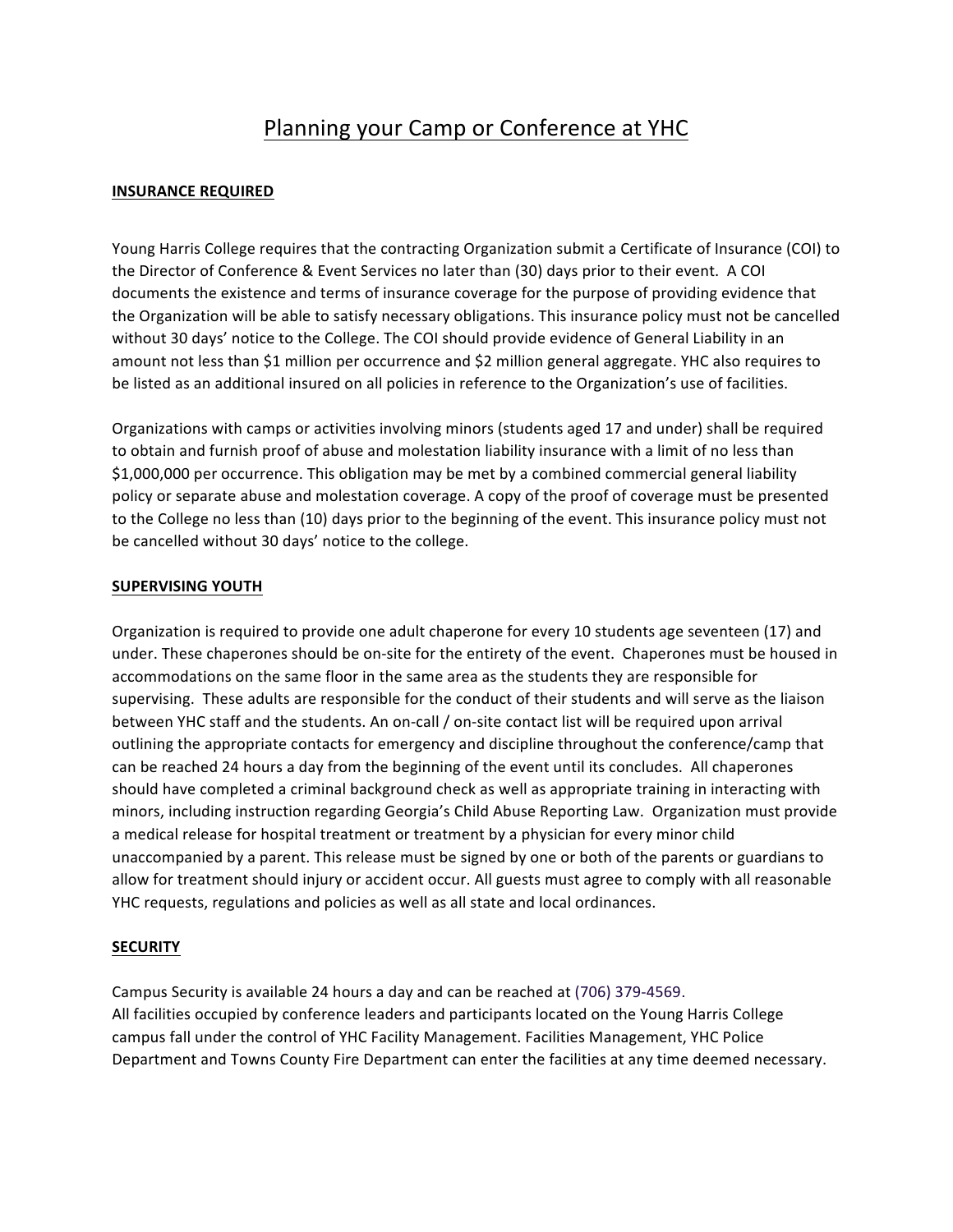Fire exit maps are on the back of each sleeping room door. If the alarm sounds, go calmly but quickly to the nearest exit and leave the building. Do not use the elevator. Anyone who tampers with the fire alarm system are subject to arrest and criminal prosecution.

### **HOME AWAY FROM HOME**

Primary group contact will receive a room key at check-in for each guest room. Rooms should be kept locked and room keys should remain with the occupant at all times. A \$30 charge for replacement keys will be charged to the group for any lost room key.

Residence hall furnishings must not be removed from their intended location. For example, furnishings located in common rooms may not be moved to other common rooms or sleeping rooms and vice versa. Removing of any screen is prohibited. Group leaders/participants will be asked to leave if they are seen removing of any screen or throwing or hanging items outside of windows.

Open flames, coils or hot plates are prohibited in the Residence Halls. Food preparation can only take place in designated kitchen areas.

Wireless internet access is available as a courtesy for phones and tablets. Internet for personal computers is available for groups at a \$20 charge.

#### **KEEPING IT CLEAN**

Public spaces and common areas are cleaned on a daily basis. Daily cleaning of guest rooms is not available.

Residents are required to clean their rooms and remove all trash and belongings prior to departure. An additional charge of \$50 per room will be charged for any rooms deemed unclean. Additional fees for unclean common spaces may also apply.

#### **DAMAGE**

Organization assumes responsibility for any damages incurred to Young Harris College facilities or property including excessive wear and tear or trash caused by the group's leaders, participants or guests. They will also be responsible for any damage or needed service or repairs resulting from guests jumping or misusing the elevators.

Facilities will be inspected once the group has vacated the building. Pre-occupancy inspections are available and must be requested and scheduled ahead of time. If damage occurs, a detailed list of items along with their respective charges will be provided to the Organization.

#### LOST & FOUND